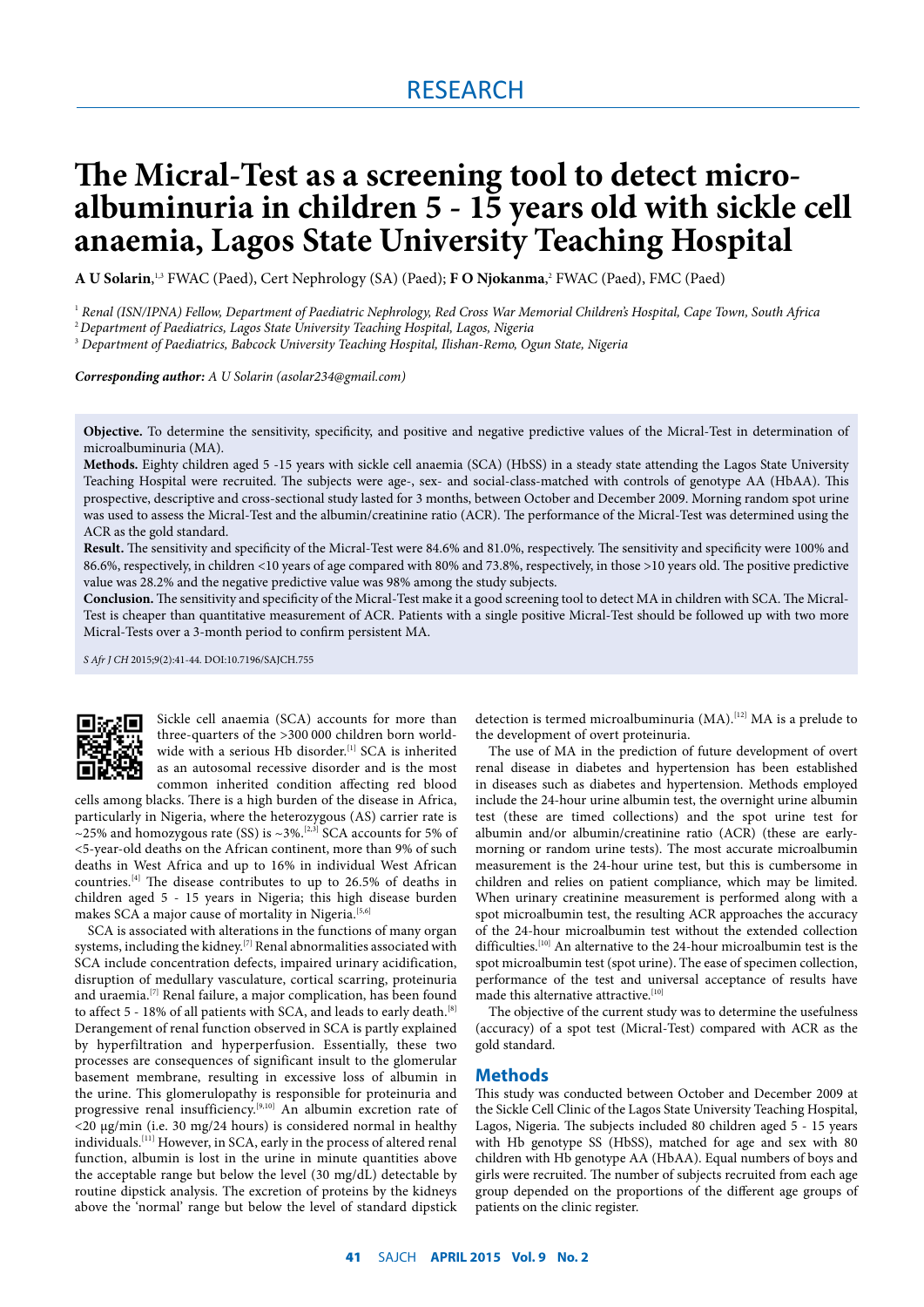Hb genotype was determined by electrophoresis using cellulose acetate paper. Both subjects and controls tested negative for MA by dipstick urinalysis. Subjects were in a steady state at the time of investigation, defined as the absence of fever, acute illness or crisis in the previous 4 weeks or more, and taking no other medication than routine folic acid and prophylactic antimalarial medication.<sup>[13]</sup>

Written informed parental consent and assent of the subject, where applicable, and Institutional Ethics Review Board approval were obtained before commencement of the study.

Sample size was calculated using the formula for determining single proportions.<sup>[14]</sup> The assumed prevalence of MA from a previous study was 19.2%.<sup>[15]</sup> An effort was made to ensure an even age and gender representation in the sample.

The following subjects were excluded from the study: children with symptoms and signs suggestive of urinary tract infection or pre-existing renal disease, children with ongoing menstruation or vaginal/penile discharge, and children with a history of exposure to drugs such as oxytetracycline within 72 hours of the study.

For each child, a detailed history was obtained, including age, sex and relevant medical history including recurrent admissions, blood transfusions, cigarette smoking, family history of hypertension, and drugs taken within the preceding 72 hours. Each child was awarded a socioeconomic index based on the occupations and educational attainment of parents or their caregivers, using the method described by Oyedeji.<sup>[16]</sup> Those in social classes I and II were regarded as in the upper socioeconomic stratum, those in social class 3 were regarded as in the middle socioeconomic stratum, while those in social classes IV and V were in the lower socioeconomic stratum.

A thorough physical examination was carried out on each child. Axillary temperature was recorded in degrees Celsius (°C). A child was regarded as febrile if the temperature was  ${>}37.5^{\circ} \text{C.}^{[17]}$  Weight and height were recorded, and body surface area (BSA) and body mass index (BMI) were derived using standard formulae.<sup>[18]</sup> The blood pressure (BP) reading was taken on arrival at the clinic and only repeated on departure if the initial reading was very high. This was to minimise white-coat hypertension. The BP was recorded using an Accoson (UK) sphygmomanometer using standard methods.<sup>[19]</sup> Hypertension was defined as an average systolic BP that was ≥95th percentile for sex, age and height.<sup>[19]</sup>

#### **Specimen collection**

All subjects were provided with three universal bottles for the collection of morning random urine samples: one bottle for macroalbuminuria using Combi-screen strips (combi-10 multistrips) and the other two bottles for the Micral-Test and ACR, respectively. Only subjects whose Combi-screen results were negative were evaluated for MA by Micral-Test and microalbumin/creatinine quantification. Caregivers and the subjects were instructed on how to collect a midstream urine sample. The morning urine samples for ACR were sent to the diagnostic laboratory within 2 hours of collection.

About 2 mL of venous blood were collected from each patient by venepuncture, using aseptic procedure. The blood sample was for confirmation of Hb genotype, which was determined by paper electrophoresis using tris buffer at pH 8.6.<sup>[20]</sup>

Urine specimens were screened for MA using Micral-Test strips (Roche Diagnostics, USA). The urine samples were tested according to manufacturer's instructions. Screening was considered positive when values of ≥20 mg/L were obtained.

Urine microalbumin was measured using the MA reagent in conjunction with Synchron CX System and Synchron CX MA Calibrator (Beckman Coulter, USA) in our diagnostic laboratory. The MA reagent was used to measure the albumin concentration by a turbidimetric method. Urine creatinine was measured using the alkaline picrate method.<sup>[21]</sup> Urine ACR was mathematically derived.

Ratios of 30 - 300 mg/g were classified as MA. Based on the results of the urine screening, children were classified as follows: MA absent, i.e. urine microalbumin <30 mg/g, or MA present, i.e. urine microalbumin 30 - 300 mg/g.

#### **Statistical analysis**

Data for 160 subjects (80 sickle cell patients and 80 controls) were analysed using SPSS version 16.0 (IBM, USA). Descriptive statistics (means and standard deviations (SDs)) were calculated for continuous variables. Differences between mean values were evaluated using Student's *t*-test, while discrete variables were compared using  $\chi^2$  tests or odds ratios at 95% confidence limits.

#### **Results**

A total of 160 children comprising 80 subjects with HbSS and 80 HbAA controls were recruited into the study. Table 1 shows the distribution of subjects and controls according to age, gender and socioeconomic class. By design, equal numbers of males and females were recruited. The mean (SD) age of HbSS subjects was 9.58 (3.26) years, and of the controls was 9.62 (3.40) years (*p*=0.988). The majority of families were of the upper and middle social strata, both accounting for >80% of either HbSS subjects or HbAA controls. Overall, HbSS subjects weighed significantly less than controls ( $p=0.001$ ). Similarly, the mean height (131.20 (16.12) cm), mean body surface area (BSA)  $(0.9 (0.26) m<sup>2</sup>)$  and mean BMI  $(14.80 (2.04) kg/m<sup>2</sup>)$  of HbSS subjects were significantly lower compared with HbAA controls (136.30 (16.01) cm, 1.1 (0.28) m2 and  $17.40$  (5.23) kg/m<sup>2</sup> for height, BSA and BMI, respectively) (*p*=0.045, *p*<0.001 and *p*<0.001, respectively). The mean systolic BP was comparable in the two groups (99.4 (12.7) mmHg for HbSS and 98.8 (12.3) mmHg for HbAA, *p*=0.763). The diastolic BP was lower in the SCA subjects (98.80 (12.28) mmHg) compared with that of the controls (60.74 (10.66) mmHg, *p*=0.001).

Percentages are of total number of HbSS subjects (*n*=80) or HbAA controls (*n*=80), as applicable.

#### **Concordance of Micral-Test and ACR**

ACR was used as the gold standard and the Micral-Test as the screening test at this phase. All subjects, HbSS and HbAA, were

| Table 1. Demographic characteristics of study subjects |  |  |  |  |  |  |  |
|--------------------------------------------------------|--|--|--|--|--|--|--|
|--------------------------------------------------------|--|--|--|--|--|--|--|

| HbSS subjects,<br>$n\left(\%\right)$ | HbAA controls,<br>$n\left(\%\right)$ |
|--------------------------------------|--------------------------------------|
|                                      |                                      |
| 18(22.5)                             | 18 (22.5)                            |
| 18(22.5)                             | 18(22.5)                             |
| 12(15.0)                             | 12(15.0)                             |
| 12(15.0)                             | 12(15.0)                             |
| 10(12.5)                             | 10(12.5)                             |
| 10(12.5)                             | 10(12.5)                             |
|                                      |                                      |
| 40(50.0)                             | 40(50.0)                             |
| 40(50.0)                             | 40(50.0)                             |
|                                      |                                      |
| 33(41.3)                             | 39 (48.8)                            |
| 32(40.0)                             | 29(36.2)                             |
| 15(18.8)                             | 12(15.0)                             |
|                                      |                                      |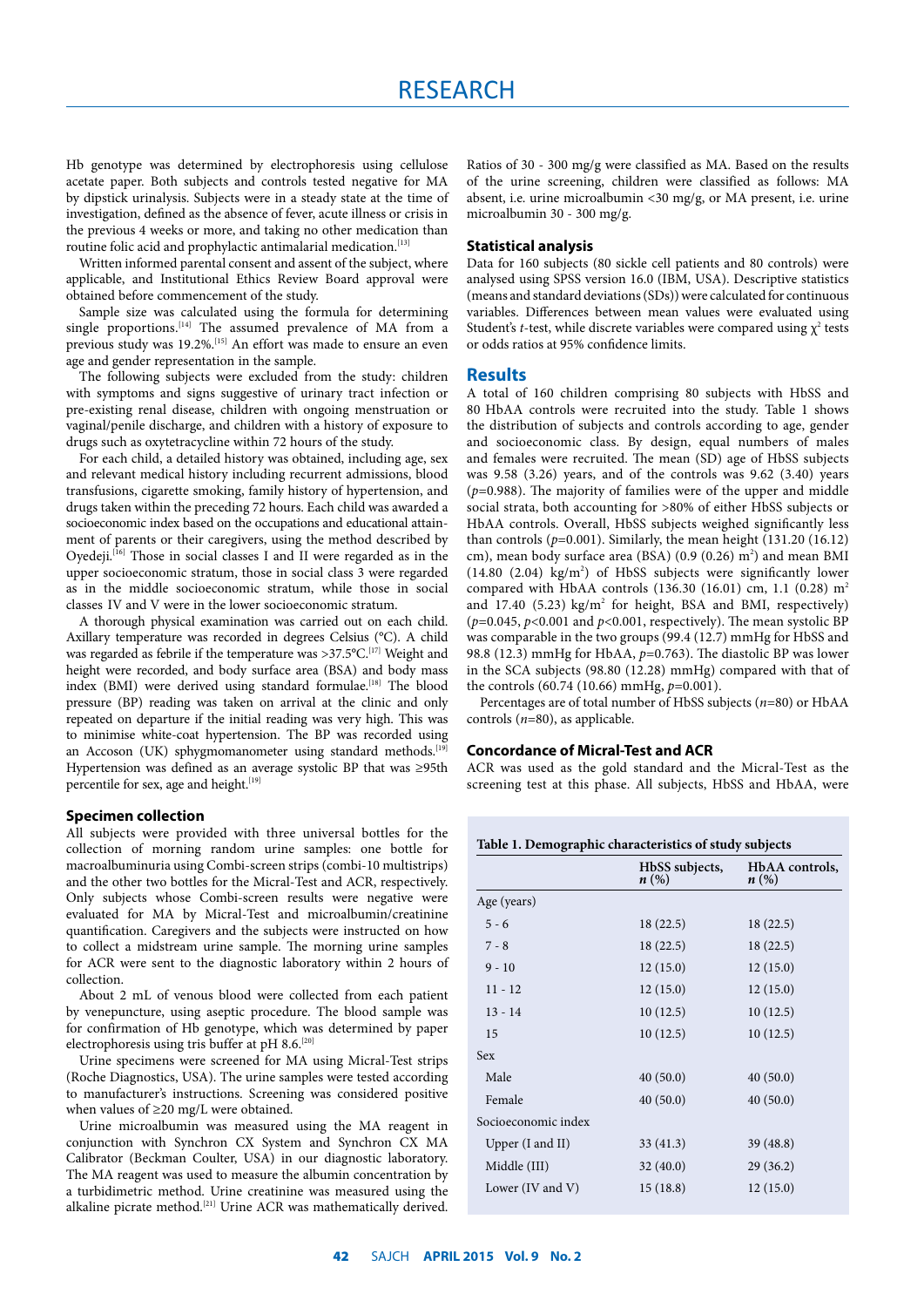#### **Table 2. Performance of the Micral-Test in comparison with ACR as the gold standard in subjects <10 years old\***

|                    | <b>ACR</b>         |               |
|--------------------|--------------------|---------------|
| Micral-Test result | Positive, <i>n</i> | Negative, $n$ |
| Positive           | 3(TP)              | $11$ (FP)     |
| Negative           | $0$ (FN)           | 71(TN)        |

TP = true positive; FP = false positive; TN = true negative; FN = false negative.

\*Sensitivity = 100%; specificity = 86.6%; positive predictive value =  $21.4\%$ ; negative predictive value = 100%.

**Table 3. Performance of the Micral-Test in comparison with ACR as the gold standard in subjects ≥10 years old\***

|                    | <b>ACR</b>         |               |
|--------------------|--------------------|---------------|
| Micral-Test result | Positive, <i>n</i> | Negative, $n$ |
| Positive           | 8(TP)              | 17 (FP)       |
| Negative           | 2(FN)              | 48 (TN)       |

\*Sensitivity = 80%; specificity = 73.8%; positive predictive value = 32%; negative predictive value = 96%.

pooled and analysed as a group. The sensitivity, specificity, positive predictive value and negative predictive value of the Micral-Test were 84.6%, 81.0%, 28.2% and 98.3%, respectively.

Next, the concordance analyses were repeated according to age groups (<10 years and  $\geq$ 10 years) (Tables 2 and 3, respectively). Sensitivity, specificity and negative predictive value of the Micral-Test were higher in younger subjects, while positive predictive value was higher in older subjects. In spite of observed differences, sensitivity of the Micral-Test remained >80%, specificity >70% and negative predictive value >95%, irrespective of age group. Also, positive predictive value of the Micral-Test was <40% for both age groups.

## **Discussion**

The current study demonstrated high performance of the Micral-Test as a screening test, using ACR as the reference standard. The high sensitivity and specificity rates of the Micral-Test for MA (84.6% and 81.0%, respectively) fall within the limits claimed by the manufacturers and corroborate the findings of earlier clinical studies.<sup>[22]</sup> Mogensen *et al.*,<sup>[23]</sup> in a large multicentre study, observed a sensitivity of 96.7% and a specificity of 71% for the diagnosis of MA with the Micral-Test II. The reference standard for MA diagnosis was the measurement of albumin concentration in a spot urine sample (20 mg/L) rather than ACR determination. Incerti *et al*. [24] demonstrated the sensitivity and specificity of the Micral-Test as 90% and 46%, respectively, using urine albumin excretion rate in 24-hour urine as the reference standard on the receiver operating characteristic curve. A study in the USA found a sensitivity of 88% and specificity of 80%, which are similar to the current study;[12] however, our study observed a lower positive predictive value of 28.2% than the 69% reported in their study.

Other authors have also described a higher sensitivity (95.2%) and specificity (84.7%) for MA diagnosis than those observed in the current study.[25] These differences could be due to the performance of strip readings in first morning urine specimens, in which the known diurnal variation in albumin excretion is not present, compared with a random urine specimen. Albumin measurements in a first morning urine specimen correlate more with 24-hour protein excretion than measurements in a random spot urine sample.<sup>[26,27]</sup>

A good screening test is expected to have a very high sensitivity so that very few true positives are missed. This requirement is demonstrated by the Micral-Test, with 84.6% sensitivity. In addition,

the high specificity of 81% and high negative predictive value of 98.3% show the ability of the Micral-Test to identify true negatives and to exclude false negatives. Perhaps the strongest finding with the use of the Micral-Test in this study is the very high negative predictive value of 98.3%. The implication is that in negative cases, the test result is almost uniformly correct.

The main limitation of the Micral-Test is its low positive predictive value of 28.2%. This implies that if a test is positive, the patient would need further evaluation to be certain that it is not a case of false positivity. However, the impressive diagnostic indices of the Micral-Test for MA remained high irrespective of age of subjects. Thus, overall, the value of the Micral-Test in the investigation of MA is very good.

The average cost of performing the Micral-Test was USD5 (NGN750) per subject, while ACR cost about USD30 (NGN4 200) per test. It is important to note that quantitative ACR can only be done where there is suitable laboratory structure, whereas the Micral-Test does not depend on any prerequisite. In this regard, immediate urine results using the Micral-Test may represent an advantage, especially when a standard quantitative technique is not readily available. According to National Kidney Foundation/Kidney Disease Outcome Quality Initiative (NKF/KDOQI) guidelines,<sup>[27]</sup> it is usually not necessary to obtain a timed urine collection for MA evaluation, and albumin should be measured in a spot urine sample using either an albumin-specific dipstick or ACR. However, it is important to note that patients with a positive dipstick test should undergo confirmation of MA by a quantitative measurement.<sup>[27]</sup>

Renal failure, a major complication of sickle cell disease, leads to early death.<sup>[5]</sup> Scheven *et al.*,<sup>[28]</sup> in their recent study, identified isolated MA as indicative of a poor medical prognosis. Early detection of the at-risk population of SCA and forestalling progression of disease are important. With the high burden of SCA and the seemingly bleak future for curative nephrology in the resource-poor Nigerian environment, prevention is definitely key.

## **Conclusion**

The sensitivity and specificity of the Micral-Test makes it a good screening tool to detect MA in children with SCA. The Micral-Test is cheaper than the quantitative measurement of ACR. Patients with a single positive Micral-Test should be followed up with two more Micral-Tests over a 3-month period to confirm persistent MA. Our study was a cross-sectional study, therefore we cannot say how many sickle cell subjects have ended up in renal failure and how long after the identification of MA. A longitudinal study would be required to answer these questions.

#### **References**

- 1. Akinyanju O, Ohujohungbe A. How to Live with Sickle Cell Disorder. Ibadan, Book Builders Edition Africa, 2006.
- 2. Akinyanju, OO. A profile of sickle cell disease in Nigeria. Ann N Y Acad Sci 1998;565:126-134.
- 3. Adekile AD. Haemoglobinopathies. In: Azubuike JC, Nkanginieme KEO, eds. Paediatric and Child Health in a Tropical Region. 2nd ed. Owerri: African Education Services, 1999;194-312.
- 4. World Health Organization. Sickle cell anaemia. www.who.int/gb/ebwha/pdf\_ files/wHA (accessed 12 October 2010).
- 5. Adeyokunnu AA, Taiwo A, Antia AU. Childhood mortality among 22 225 consecutive admissions in the University College Hospital Ibadan. Niger J Paediatr 1980;7(1):7-15.
- 6. Fagbule D, Joiner KT. Pattern of childhood mortality at the University of Ilorin Teaching Hospital. Niger J Paediatr 1987;14(1):1-5.
- 7. Searjeant GR. Sickle cell disease. 2nd ed. Oxford: Oxford Medical Publications, 1992:261-281.
- 8. McBurney PG, Hancvold CD, Hernandez CM, Waller JL, Mckie KM. Risk factors for microalbuminuria in children with sickle cell anaemia. J Pediatr Hematol Oncol 2002;24(6):473-477.
- 9. Alvarez O, Montane B, Lopez G, Wilkinson J, Miller T. Early blood transfusion protects against microalbuminuria in children with sickle cell disease. Pediatr Blood Cancer 2006;47(1):71-6. [http://dx.doi.org/10.1002/pbc.20645]